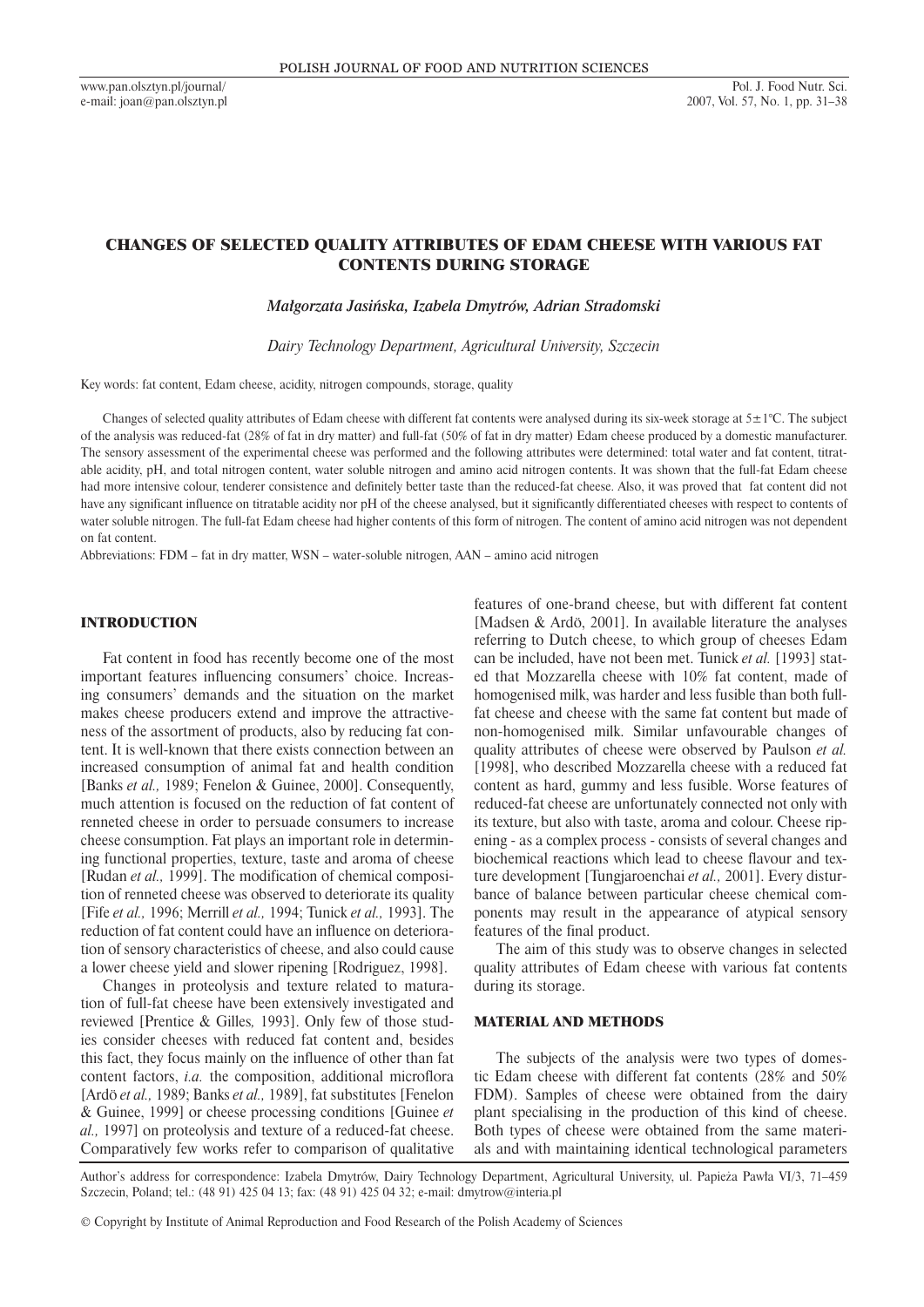while processing. Samples of cheese were prepared in 300-g blocks (on need of the Dairy Technology Department) using the traditional technology as a part of the normal production scheme. The cheeses ripened for 4 weeks under appropriate conditions for Edam cheese. Analyses were performed on matured cheeses in one-week intervals beginning with  $7<sup>th</sup>$  day after ending of the ripening process. Cheeses were stored at  $5^{\circ}$ C $\pm$ 1°C for 6 weeks. Both variants of the Edam cheese were packaged in thermo-shrinkable foil of the cryovac type. Forty eight blocks of cheese were stored altogether. After performing panel sensory assessment of the cheese samples weighing 300g each, 5 mm of external layer was removed and the remaining part was grated on a grater with 6-mm mesh diameter and was designed for chemical analyses.

A panel of five assessors, who were experienced in rating cheese, evaluated the Edam cheeses after each week of storage for external appearance (shape, jacket), consistence, colour, ocellation, taste and aroma. Panelists evaluated each characteristic using a 6-point scale [PN-ISO 6658; PN-ISO 4121; Kurpisz, 1984]. All analyses were done in a separate sensory laboratory equipped with individual testing booths. Assessors were supplied with water to rinse their mouths between samples. The order of presentation of samples was randomised. External appearance attributes were assessed first. The knife was used to notch a cheese's side in order to evaluate aroma. Colour and ocellation were evaluated after cutting the cheese and observation of sections, while kneading and tripsis helped in evaluation of consistence.

In the analysed full-fat and reduced-fat cheese total water content was evaluated by drying according to PN-73/A- -86232 standard, fat content was evaluated butyrometrically (Gerber's method), titratable acidity (°SH), pH, total nitrogen content and water soluble nitrogen content were determined with the Kjeldahl's method and amino acid nitrogen content with the Pope & Stevens's method [Dziuba & Kostyra, 1992]. Grated cheese (12.5 g) was ground with 50 mL of distilled water at 40°C and the resultant suspension was transferred to a measuring flask (250 mL). Then several drops of formaldehyde were added and the suspension was cooled to a room temperature. The measuring flask was moderately stirred for 5 min with 10-min stops. Stirring was stopped after 1 h. Then the mixture was left to stand for 1.5 h at 4°C. The fatty layer was removed and supernatant liquid (100 mL) was filtered through paper filter. The content of water soluble nitrogen (WSN) was determined using a sample of the filtrate (25 mL) with the Kjeldahl method after mineralisation. Forty mL of 15% TCA (w/v) solution was added to 10 mL of cheese filtrate. The mixture was left to stand for 20 min at a room temperature and then was filtered through paper filter. The extract obtained was used to determine the content of amino acid nitrogen by means of Pope & Stevens's method. All chemical analyses were performed in five replicates.

All results were analysed statistically. First, the normality of distribution of all analysed attributes was tested by means of the Shapiro-Wilk test. Then, the significance of differences between mean levels of analyzed coefficients was verified by means of Student's *t* test or Cochrane-Cox tests. All tests were performed at a significance level of  $\alpha$ =0.05. The aims of statistical analysis were: (i) to verify the hypothesis that fat reduction in renneted ripening cheese resulted in differences in titratable acidity, water soluble nitrogen and amino

acid nitrogen contents, and (ii) to verify the hypothesis that fat reduction resulted in significant differences in the rate of conversion of nitrogen compounds.

### RESULTS AND DISCUSSION

#### Proximate chemical composition of Edam cheese

All analysed cheeses were classified as hard cheeses with respect to water content, while with respect to fat content – as reduced-fat and full-fat cheeses (Table 1). However, the manufacturer offered the analysed cheeses as low-fat ("light") and full-fat. Table 1 shows fat content, total water and protein content in the analysed renneted cheeses. Sensory assessment

TABLE 1. Fat, water and protein contents in the Edam cheese.

| Cheese           | <b>FDM</b><br>$(\%)$ | Water<br>$(\%)$ | Protein<br>$(\%)$ |  |
|------------------|----------------------|-----------------|-------------------|--|
| Edam reduced-fat | 27.87                | 44.38           | 32.14             |  |
| Edam full-fat    | 50.09                | 39.81           | 26.31             |  |

Sensory assessment demonstrated the influence of fat content on organoleptic traits of Edam cheese. All panelists recognised full-fat Edam cheese as more desirable. It was characterised by more intensive colour, softer and more elastic consistence and definitely better taste and aroma (Figure 1). The cheeses under study showed proper organoleptic quality and the biggest differences were found to be in the case of taste and aroma. Whole, more typical taste after the first week of storage was the characteristic feature of



 $\Box$ Shape and look  $\Box$ Jacket  $\Box$ Ocellation  $\Box$ Consistency  $\Box$ Colour  $\Box$ Taste  $\Box$ Aroma

FIGURE 1. Results of sensory assesment of full-fat Edam cheese during storage (6-point scale).



□Shape and look □ Jacket □ Ocellation ■ Consistency ■ Colour ■ Taste □ Aroma

FIGURE 2. Results of sensory assesment of reduced-fat Edam cheese during storage (6-point scale).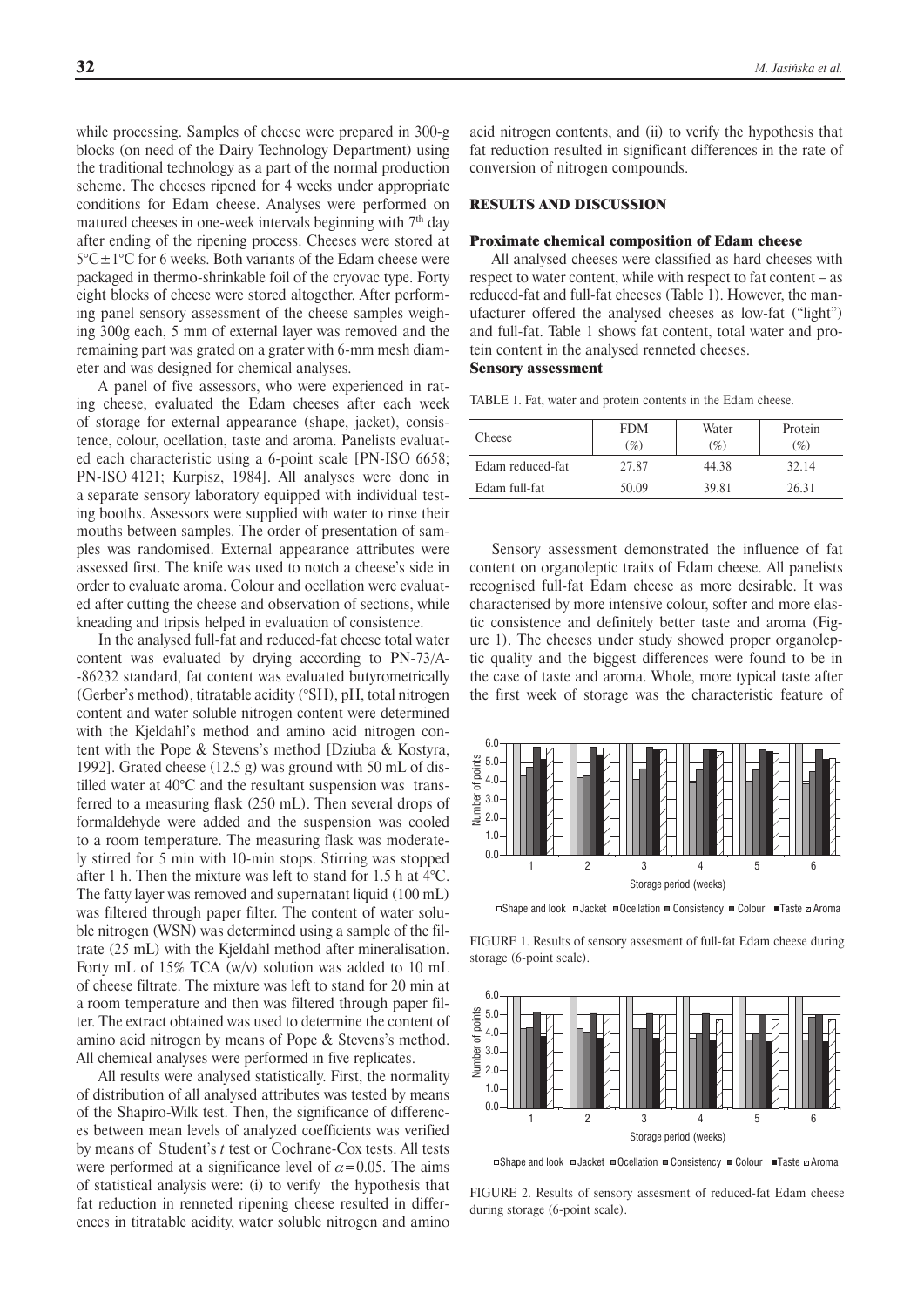full-fat Edam cheese and it received 5.2 points. At the same period of time, the taste of reduced-fat cheese, described as untypical, less distinguishable, was rated significantly lower (3.8 points). Also, after further analyses the taste of full-fat cheese was assessed very high (5.2 to 5.7 points), whilst the ratings for taste of reduced-fat cheese were within the range from 3.6 to 3.8 points (Figure 2). The samples differed in aroma and also in this case full-fat cheese received higher scores (5.2–5.8 points). The assessing panel characterised this type of cheese as aromatic, pleasant and typical of renneted cheeses. That feature, however, in reduced-fat cheese was assessed to be slightly worse (4.8–5.0 points) due to a lack of typical cheese aroma. Full-fat cheese was evaluated higher also for its consistency (4.3–4.8 points), ocellation (3.9–4.3 points) and colour (5.7–5.8 points). The differences between the appearance were not observed. In both cases, cheeses had the shapes of a block with slightly rounded edges and convex sides. The jacket of cheeses was soft and smooth. In this case both types of cheeses received the maximum score (6 points). The results are not surprising because it was noticed many times that the interference into chemical composition of renneted cheese leads to deterioration of its quality [Fife *et al.,* 1996; Merrill *et al.,* 1994; Tunick *et al.,* 1993]. It was also stated that decreasing of fat content is connected with worsening of cheese colour and that a small number of fat globules results in "whiteness" of renneted cheese [Paulson *et al.,* 1998; Mc Mahon *et al.,* 1993]. Explicit differences in colour of cheese with different fat contents were also observed by Rudan *et al.* [1999]. They confirmed lighter colour in the case of cheese with reduced fat content. Unfavourable changes of texture of cheeses with reduced fat content were also observed by Emmons *et al.* [1995]. Madsen & Ardö [2001] showed deterioration of texture and taste of Danbo cheese along with reducing fat content. The performed sensory and instrumental analysis confirmed that the low-fat cheese had harder and less elastic consistence than

TABLE 2. Results of statistical analysis of chemical indices contents analysed in the Edam cheese during storage.

|                                       | Titratable acidity (°SH) |             | Water soluble nitrogen $(\%)$ |                                       | Amino acid nitrogen (mg%)                                                                                                                                                                                                                                                                                                                                                                                                                                       |             | pH          |             |  |
|---------------------------------------|--------------------------|-------------|-------------------------------|---------------------------------------|-----------------------------------------------------------------------------------------------------------------------------------------------------------------------------------------------------------------------------------------------------------------------------------------------------------------------------------------------------------------------------------------------------------------------------------------------------------------|-------------|-------------|-------------|--|
|                                       | full-fat                 | reduced-fat | full-fat                      | reduced-fat                           | full-fat                                                                                                                                                                                                                                                                                                                                                                                                                                                        | reduced-fat | full-fat    | reduced-fat |  |
| After 1 <sup>st</sup> week of storage |                          |             |                               |                                       |                                                                                                                                                                                                                                                                                                                                                                                                                                                                 |             |             |             |  |
| $\overline{x}$                        | 48.75                    | 40          | 2.3750                        | 1.8650                                | 142.10                                                                                                                                                                                                                                                                                                                                                                                                                                                          | 140.00      | 5.43        | 5.65        |  |
| $S^2$                                 | 15.69                    | 2.00        | 0.0019                        | 0.0017                                | 895.23                                                                                                                                                                                                                                                                                                                                                                                                                                                          | 588.00      | 0.0014      | 0.0043      |  |
| Test                                  | Student's t              |             | Student's t                   |                                       | Student's t                                                                                                                                                                                                                                                                                                                                                                                                                                                     |             | Student's t |             |  |
| Conclusion                            | $+$                      |             | $+$                           |                                       | $\begin{tabular}{ll} \multicolumn{1}{c}{\textbf{1} } & \multicolumn{1}{c}{\textbf{2} }\\ \multicolumn{1}{c}{\textbf{2} } & \multicolumn{1}{c}{\textbf{3} }\\ \multicolumn{1}{c}{\textbf{4} } & \multicolumn{1}{c}{\textbf{5} }\\ \multicolumn{1}{c}{\textbf{5} } & \multicolumn{1}{c}{\textbf{6} }\\ \multicolumn{1}{c}{\textbf{6} } & \multicolumn{1}{c}{\textbf{7} }\\ \multicolumn{1}{c}{\textbf{8} } & \multicolumn{1}{c}{\textbf{9} }\\ \multicolumn{1}{c$ |             | $+$         |             |  |
| After 2 <sup>nd</sup> week of storage |                          |             |                               |                                       |                                                                                                                                                                                                                                                                                                                                                                                                                                                                 |             |             |             |  |
| $\overline{\chi}$                     | 43.75                    | 43.50       | 3.5900                        | 2.7625                                | 183.40                                                                                                                                                                                                                                                                                                                                                                                                                                                          | 214.90      | 5.78        | 5.54        |  |
| S <sup>2</sup>                        | 56.19                    | 1.25        | 0.0609                        | 0.0541                                | 883.96                                                                                                                                                                                                                                                                                                                                                                                                                                                          | 130.83      | 0.0002      | 0.0009      |  |
| Test                                  | Cochrane-Cox             |             | Student's t                   |                                       | Cochrane-Cox                                                                                                                                                                                                                                                                                                                                                                                                                                                    |             | Student's t |             |  |
| Conclusion                            |                          |             | $+$                           |                                       |                                                                                                                                                                                                                                                                                                                                                                                                                                                                 |             | $+$         |             |  |
|                                       |                          |             |                               | After 3 <sup>rd</sup> week of storage |                                                                                                                                                                                                                                                                                                                                                                                                                                                                 |             |             |             |  |
| $\overline{\chi}$                     | 44.25                    | 43.00       | 3.6750                        | 2.5100                                | 175.00                                                                                                                                                                                                                                                                                                                                                                                                                                                          | 221.20      | 5.52        | 5.47        |  |
| $S^2$                                 | 50.19                    | 13.00       | 0.0002                        | 0.0002                                | 648.76                                                                                                                                                                                                                                                                                                                                                                                                                                                          | 15.68       | 0.0074      | 0.0059      |  |
| Test                                  | Student's t              |             | Student's t                   |                                       | Cochrane-Cox                                                                                                                                                                                                                                                                                                                                                                                                                                                    |             | Student's t |             |  |
| Conclusion                            |                          |             | $^{+}$                        |                                       | $+$                                                                                                                                                                                                                                                                                                                                                                                                                                                             |             |             |             |  |
|                                       |                          |             |                               | After 4 <sup>th</sup> week of storage |                                                                                                                                                                                                                                                                                                                                                                                                                                                                 |             |             |             |  |
| $\overline{\chi}$                     | 47.00                    | 43.50       | 3.3450                        | 2.7950                                | 197.30                                                                                                                                                                                                                                                                                                                                                                                                                                                          | 219.80      | 5.44        | 5.29        |  |
| $\mathbb{S}^2$                        | 3.50                     | 26.75       | 0.0051                        | 0.0172                                | 483.31                                                                                                                                                                                                                                                                                                                                                                                                                                                          | 586.04      | 0.0110      | 0.0042      |  |
| Test                                  | Student's t              |             | Student's t                   |                                       | Student's t                                                                                                                                                                                                                                                                                                                                                                                                                                                     |             | Student's t |             |  |
| Conclusion                            |                          | $+$         |                               |                                       |                                                                                                                                                                                                                                                                                                                                                                                                                                                                 |             |             |             |  |
|                                       |                          |             |                               | After 5 <sup>th</sup> week of storage |                                                                                                                                                                                                                                                                                                                                                                                                                                                                 |             |             |             |  |
| $\overline{\mathcal{X}}$              | 46.25                    | 43.25       | 3.3875                        | 2.8900                                | 217.70                                                                                                                                                                                                                                                                                                                                                                                                                                                          | 231.00      | 5.21        | 5.28        |  |
| $S^2$                                 | 6.19                     | 0.69        | 0.0007                        | 0.0008                                | 79.87                                                                                                                                                                                                                                                                                                                                                                                                                                                           | 56.84       | 0.0056      | 0.0058      |  |
| Test                                  | Student's t              |             | Student's t                   |                                       | Student's t                                                                                                                                                                                                                                                                                                                                                                                                                                                     |             | Student's t |             |  |
| Conclusion                            |                          |             |                               | $+$                                   |                                                                                                                                                                                                                                                                                                                                                                                                                                                                 |             |             |             |  |
|                                       |                          |             |                               | After 6 <sup>th</sup> week of storage |                                                                                                                                                                                                                                                                                                                                                                                                                                                                 |             |             |             |  |
| $\overline{\chi}$                     | 47.00                    | 49.00       | 5.4400                        | 4.6150                                | 226.10                                                                                                                                                                                                                                                                                                                                                                                                                                                          | 231.00      | 5.18        | 5.10        |  |
| $S^2$                                 | 21.00                    | 11.50       | 0.0198                        | 0.0009                                | 9.31                                                                                                                                                                                                                                                                                                                                                                                                                                                            | 96.04       | 0.0029      | 0.0040      |  |
| <b>Test</b>                           | Student's t              |             | Cochrane-Cox                  |                                       | Cochrane-Cox                                                                                                                                                                                                                                                                                                                                                                                                                                                    |             | Student's t |             |  |
| Conclusion                            |                          |             |                               | $^{+}$                                |                                                                                                                                                                                                                                                                                                                                                                                                                                                                 |             |             |             |  |

 $\bar{x}$  – mean value of the analysed indicator,  $S^2$  – variance of the analysed indicator, + – on the basis of appropriate test rejection of null hypothesis (on significance level  $\alpha$ ), – – on the basis of appropriate test lack of basis for rejection of null hypothesis (on significance level  $\alpha$ )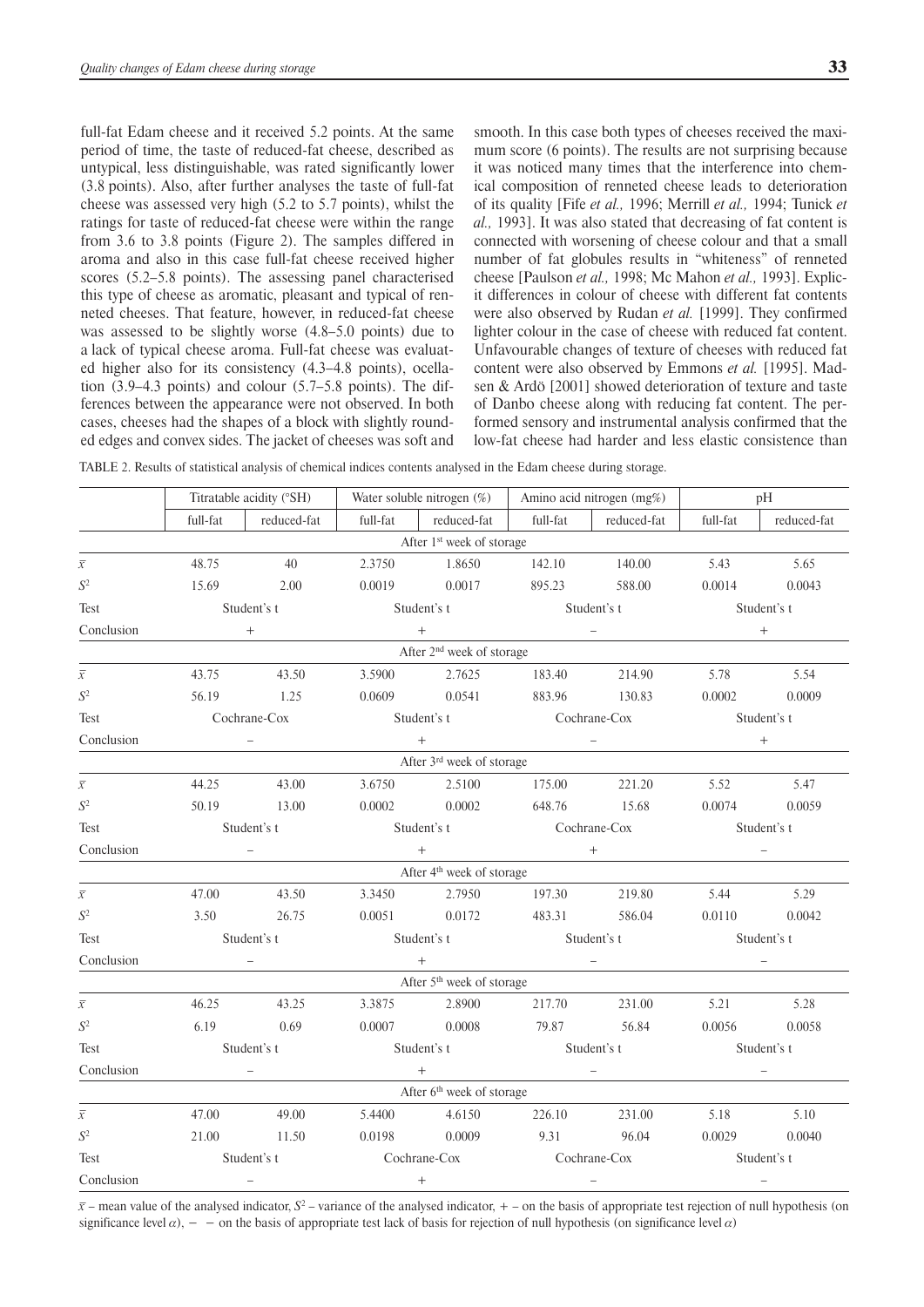the full-fat cheese. In addition, they observed the appearance of the bitter peptide being a symptom of unequal ripening. Denser consistence and an increase in fracture stress along with reduction of cheese lipid fraction was also reported by Fenelon & Guinee [2000]. Tunick *et al.* [1993] and Paulson *et al.* [1998] stated that Mozzarella cheese with a reduced fat content was harder and less fusible in comparison with fullfat cheese. According to them, the reduction of fat content led to quicker formation of jacket and semi-transparent, translucent colour. They explained these changes by the fact that fat globules act as a filler between protein fibres which are formed during hot stretching of the cheese curd, thus, reducing the interactions among proteins within the protein matrix. Consequently, low-fat cheese, because of the increased protein concentration and increased interactions between proteins, would require more energy to melt when heated than the full-fat cheese.

## The formation of chemical properties of Edam cheese during storage

The performed analyses showed a lack of a significant influence of fat content on the formation of titratable acidity of the renneted cheeses analysed. In both types of Edam cheese this index showed an increasing trend in almost the whole period of analysis and the rate of growth of this change was statistically significant (Figure 3, Tabele 2). The models' fit to empirical data was hardly visible for full-fat cheese  $(R<sup>2</sup>=0.2%)$  and pretty significant for reduced-fat cheese  $(R<sup>2</sup>=67.2%)$ . These models had low random variability (up to 4.54%) (Tabele 3). During 6 weeks of storage certain differences were observed in the formation of the titratable acidity of the analysed cheeses. Initial acidity of full-fat cheese was higher by *ca*. 3°SH than acidity of reduced-fat cheese. For the next 5 weeks of analyses full-fat cheese had higher acidity. Its acidity during this period increased by *ca*. 7% and the acidity of reduced-fat cheese – by *ca*. 8%. In full-fat cheese the highest increase of acidity was reported after 4 weeks, whilst in reduced-fat cheese – after 6 weeks of storage.

The analyses proved the increasing trend of pH of both



FIGURE 3. Influence of time of storage on titratable acidity of the Edam cheese with various fat content.

types of the Edam cheese during storage period. Generally higher pH was observed in full-fat cheese. However, the differences noticed were generally statistically insignificant. Only after the  $1<sup>st</sup>$  and the  $5<sup>th</sup>$  week was pH in reduced-fat cheese higher (by 4.05% and 1.34%, respectively) (Figure 4). In the entire storage period (6 weeks), the decrease in pH for full-fat cheese was 4.6% and for reduced-fat cheese – 9.7%. The analysis of pH changes showed its significance only in the case of reduced-fat cheese. For full-fat cheese, directional coefficient  $(\alpha_1)$  was statistically insignificant. In the case of reduced-fat cheese pH was decreasing on average by 0.106 percent points per week, while in the case of full-fat cheese – only by 0.005 percent points per week (Table 3).

The results are confirmed in the literature since a constant increase of titratable acidity has already been proved many times by other scientists. Increasing titratable acidity was observed, among others, for Cheddar cheese [Lau *et al.,* 1991] and Edam cheese [Cichosz *et al.,* 1995]. However, in available literature there is a little distinguished information referring to changes of compounds of ripe cheese during storage. Ardö [1993], while analysing ripening of low-fat and

TABLE 3. Results of dynamics analysis of the changes of chemical indices contents in the Edam cheese during storage.

|                                           | Titratable acidity (°SH) |             | pH       |             | Water soluble nitrogen $(\%)$ |             | Amino acid nitrogen (mg%) |             |
|-------------------------------------------|--------------------------|-------------|----------|-------------|-------------------------------|-------------|---------------------------|-------------|
|                                           | full-fat                 | reduced-fat | full-fat | reduced-fat | full-fat                      | reduced-fat | full-fat                  | reduced-fat |
| $\hat{\alpha_0}$                          | 46.017                   | 39.233      | 5.541    | 5.759       | 2.197                         | 1.465       | 135.747                   | 159.460     |
| $\hat{\alpha_1}$                          | 0.043                    | 1.279       | $-0.005$ | $-0.106$    | 0.411                         | 0.412       | 15.577                    | 14.340      |
| $t_{\hat{\alpha}_0}$                      | 23.597                   | 22.572      | 24.789   | 159.030     | 3.306                         | 2.843       | 13.903                    | 6.952       |
| $t_{\hat{\alpha_1}}$                      | 0.086                    | 2.865       | $-0.095$ | $-11.399$   | 2.409                         | 3.114       | 6.213                     | 2.435       |
| $R^2$                                     | 0.002                    | 0.672       | 0.002    | 0.970       | 0.592                         | 0.708       | 0.906                     | 0.597       |
| $S_e$                                     | 2.095                    | 1.867       | 0.240    | 0.039       | 0.714                         | 0.553       | 10.488                    | 24.638      |
| $V_{s}$                                   | 4.54%                    | 4.27%       | 4.35%    | 0.72%       | 19.63%                        | 19.04%      | 5.51%                     | 11.75%      |
| $t_{\hat{\alpha}_{11}-\hat{\alpha}_{12}}$ |                          |             |          |             | 0.00397                       |             | 0.193272                  |             |
| $t_{\alpha}$                              |                          |             |          |             | 2.306                         |             | 2.306                     |             |
| Conclusion                                |                          |             |          |             |                               |             | $\equiv$                  |             |

 $\hat{a}_0$  – intercept's estimator,  $\hat{a}_1$  – slope coefficient's estimator,  $t_{\hat{a}_0}$  –value of Student's *t* statistics for intercept,  $t_{\hat{a}_1}$  – value of Student's *t* statistics for slope coefficient,  $R^2$  – multiple correlation coefficient,  $S_e$  – standard error of estimate,  $V_s$  – coefficient of random variability,  $t_{\hat{a}_{11}-\hat{a}_{12}}$  – value of Student's *t* statistics for differences between slope coefficients,  $t_a$  – critical value for significance level  $\alpha$  and  $n_1 + n_2$  – 4 degrees of freedom, + – on the basis of appropriate test rejection of null hypothesis (on significance level  $\alpha$ ),  $-$  – on the basis of appropriate test lack of basis for rejection of null hypothesis (on significance level  $\alpha$ )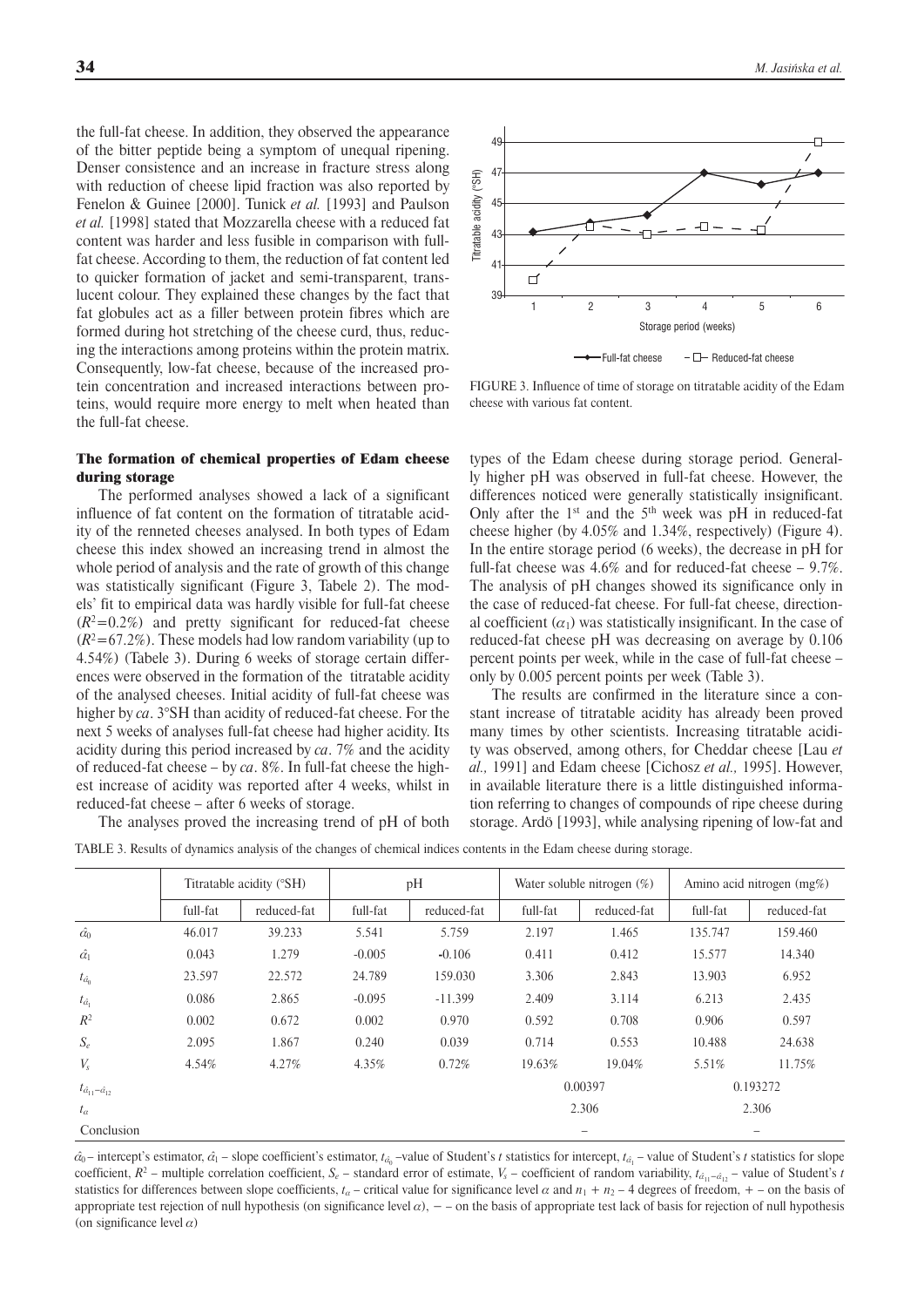

FIGURE 4. Influence of time of storage on pH of the Edam cheese with various fat content.

reduced-fat cheeses, reported that among four cheeses differing in fat content, lower pH during the whole analysed period was observed in cheese with the highest fat content. In the case of all analysed cheeses pH was rather constant during the whole analytical period. Mistry & Kasperson [1998] analysed the influence of NaCl on the quality of the Cheddar cheese with reduced fat content and reported that pH of all analysed cheeses, in spite of fat and salt content, increased during ripening. This increase was explained by the formation of alkaline nitrogen compounds. The increase of pH in the Cheddar cheese, observed during cheese ripening, according to Fenelon & Guinee [2000] was connected with a decrease in the proportion of lactate to protein. A constant level of pH was also reported by Shakeel-Ur-Rehman *et al.* [2003], who analysed the influence of standardisation of milk by milk powder on yield and ripening of the Cheddar cheese with reduced fat content. Different results were obtained by Madsen & Ardö [2001]. They analysed proteolytic changes, reological and sensory features of the Danbo cheese with various fat contents. In this case, cheese with the highest fat content had also the highest pH, which was also observed in authors' own researches.

The amount of water-soluble nitrogen (WSN), containing low-molecular proteins, peptides and amino-acids, is commonly used as a ripening index. In both analysed cheeses, a constant increase of WSN was observed and the dynamics of this change, similar for both types of cheeses, was statistically significant (Figure 5, Tabele 2). During the entire analysed period full-fat Edam cheese had higher content of this form of nitrogen and the existing differences were in most cases statistically significant. The statistical analysis of trend's directional coefficient showed that the level of this form of nitrogen was increasing weekly on average by 0.412 percentage points for reduced-fat cheese and by 0.411 percentage points for full-fat cheese. The models of trends describing changes of WSN contents were characterised by considerable random variability (in both types of cheeses more than 19%) and were fit to the empirical data significantly  $(R^2 = 59.2\%$  for full-fat cheese and 70.8% for reducedfat cheese). Thus in the case of WSN, an explicit influence of fat content in cheese on the formation of this form of nitrogen was observed. Analysing the course of changes of WSN contents in the full-fat Edam cheese, periods of increase and small decrease of this form of nitrogen can be distinguished (Figure 5). The first three weeks of storage resulted in almost 55% increase of contents of water-soluble nitrogen, while in the next three weeks its level decreased by *ca.* 8%. The most distinct increase of WSN contents (by about 60.6%) was observed in the last week of analyses.

Reduced-fat cheese with 21.5% lower initial WSN contents as compared to the full-fat cheese, was characterised by an almost constant increase of this form of nitrogen. The exception was the 3rd week of storage. In this period the contents of WSN decreased by *ca*. 9% in relation to its contents in the previous week (Figure 5). Similarly as in the case of fullfat Edam cheese, the highest increase of WSN was observed in the  $6<sup>th</sup>$  (the last) week of storage – by about 59%.

During storage a constant, statistically significant increase of amino acid nitrogen (AAN) in both types of the Edam cheese was observed. A higher content of this form of nitrogen was in reduced-fat Edam cheese almost during the whole storage period (Figure 6). Only after the  $1<sup>st</sup>$  week of storage had both kinds of cheese almost identical amount of AAN (*ca*  140 mg%). Curves describing changes of levels of this form of nitrogen had a similar course. Total increase of contents of AAN was 60% for full-fat Edam cheese and 65% for reducedfat cheese. The models' fit to the empirical data was fairly high for reduced-fat cheese  $(R^2 = 59.7%)$  and high for the fullfat cheese  $(R^2=90.6\%)$ . Models had random variability ranging from 11.75% to 5.51%, respectively (Tabele 3).



FIGURE 5. Influence of time of storage on contents of water soluble nitrogen of the Edam cheese with various fat content.

The increase of contents of nitrogen compounds dur-



FIGURE 6. Influence of time of storage on contents of amino acid nitrogen of the Edam cheese with various fat content.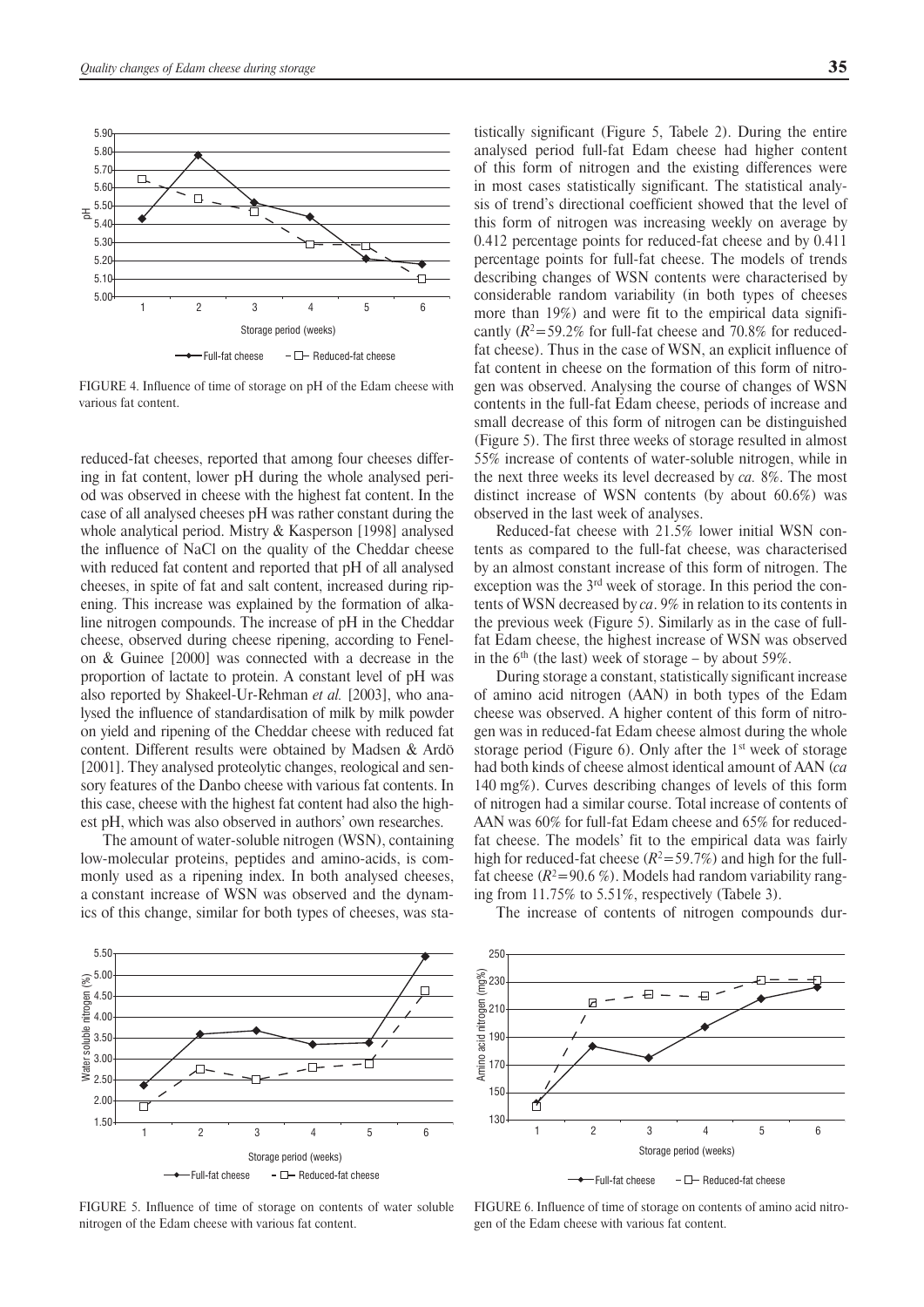ing degradation of proteins is widely known and confirmed. Farkye *et al.* [1991], on the basis of contents and dynamics of increase of various forms of nitrogen in the Mozzarella cheese, observed the extensive proteolysis in cheese stored at cooling temperatures. The results of our analyses are consistent with the results obtained by Mayer *et al.* [1998], who analysed Grana Padano and Parmezan cheeses originating from various producers, and they confirmed a constant increase of AAN contents. Similar observations were made by Rudan *et al.* [1999] who analysed the influence of a decrease in fat content on the chemical composition, proteolysis and functional properties of Mozzarella cheese stored at 4°C. Apart from the constant increase of this form of nitrogen, they reported that its level was significantly influenced by fat content. In this case the highest level of AAN had cheese with the highest fat content. The influence of varying fat content on microbiological quality and proteolysis of the Cheddar cheese was analysed by Fenelon *et al.* [2000a]. They observed a constant increase of AAN contents during storage period and a decrease of its amount together with a decrease in fat content in cheese. They justified this change partly by simultaneous increase of water content, differences in retention of rennet and its activity in relation to casein. The decrease of the amount of WSN and AAN together with the decrease of FDM in the Cheddar cheese was also confirmed by Guinee *et al.* [2000]. Altemueller & Rosenberg [1996] and Fenelon *et al.* [2000b] showed that full-fat Cheddar cheese reached higher contents of WSN in comparison with the same cheese, but with lower fat content. Guo & Kindstedt [1995], analysing changes of water content in low-fat Mozzarella cheese during storage at 4°C, observed a significant increase of WSN and AAN contents over the entire analysed period. Similarly, Jaros *et al.* [1997], analysing the influence of water addition on the composition and tenderness of the Emmental cheese, reported a significant increase of WSN and AAN contents regardless of the quantity of water used. A rapid increase of WSN and AAN contents in renneted cheese was also confirmed by Ardö *et al.* [1989]. However Rudan *et al.* [1999], observing the influence of fat content reduction on the chemical composition, proteolysis, functional properties and yield of the Mozzarella cheese, noted the decrease of contents of all analysed forms of nitrogen (water soluble, non-protein and amino acid nitrogen) together with the decrease of fat content in cheese. However, they emphasised that the age of cheese had the greatest influence on WSN content. Moreover, there was a significant relationship between fat content and decrease of WSN contents. Also Fenelon *et al.* [2000a] observed a lack of any significant influence of fat content reduction on mean levels reached by water-soluble, non-protein and amino acid nitrogen in the analysed Cheddar cheese.

The results presented show that fat content in cheese had the most significant influence on WSN content and its sensory attributes. Therefore, while producing cheeses with reduced fat content one must consider the fact that these kinds of cheeses can be subject to less widespread proteolysis and obtain worse taste and aroma attributes. It may cause that, despite health advantages, consumers will rarely buy these products.

# **CONCLUSIONS**

On the basis of the results obtained, it was found that full-fat Edam cheese was characterised by more intensive colour, softer consistence and definitely better taste than the reduced-fat cheese. Fat content had no impact on forming titratable acidity and pH in the cheeses analysed. Titratable acidity of both reduced-fat and full-fat cheese increased over the entire storage period and its change rate was statistically significant. pH of both types of Edam cheese was decreasing during the entire storage period and generally a higher level of this parameter was characteristic for full-fat cheese. In both kinds of cheeses a constant, statistically significant increase of amino acid and water-soluble nitrogen was observed. Fat content significantly differentiated cheeses with respect to contents of water-soluble nitrogen and a higher level of this parameter in the entire analysed period was in full-fat Edam cheese. The content of amino acid nitrogen was not dependant on fat content in the Edam cheese.

#### REFERENCES

- 1. Altemueller A.G., Rosenberg M., Monitoring proteolysis during ripening of full-fat and low-fat Cheddar cheese by reverse-phase HPLC. J. Food Sci., 1996, 61, 295–298.
- 2. Ardö Y., Characterizing ripening in low-fat, semi-hard cheese made with undefined mesophilic DL - starter. Int. Dairy J., 1993, 3, 343–357.
- 3. Ardö Y., Larsson P., Mansson L., Hedelberg A., Studies on peptidolysis during early maturation and its influence on low-fat cheese quality. Milchwissenschaft, 1989, 44, 485–490.
- 4. Banks J.M., Brechany Y.E., Christie W.W., The production of low fat Cheddar cheese. Int. J. Soc. Dairy Technol., 1989, 42, 6–9.
- 5. Cichosz G., Rymaszewski J., Kujawski M., Metabolism of lactose during production of Edam cheese. Acta Acad. Agricult. Tech. Olsztyn, Technologia Alimentarium, 1995, 27, 61–69 (in Polish).
- 6. Dziuba J., Kostyra H., Biochemia żywności. Ćwiczenia i metody. 1992. ART. Olsztyn, pp. 89-90 (in Polish).
- 7. Emmons D.B., Kalab M., Larmond E., Lowrie R.J., Milk gel structure. X. Texture and microstructure in Cheddar cheese made from whole milk and from homogenized low – fat milk. J. Texture Stud., 1995, 11, 15–34.
- 8. Farkye N.Y., Kiely L.J., Allshouse D.R., Kindstedt P.S., Proteolysis in Mozzarella cheese during refrigerated storage. J. Dairy Sci., 1991, 74, 1433–1438.
- 9. Fenelon M.A., Connor P.O., Guinee T.P., The effect of fat content on the microbiology and proteolysis in cheddar cheese during ripening. J. Dairy Sci., 2000a, 83, 2173–2183.
- 10. Fenelon M.A., Guinee T.P., Delahunty C., Murray J., Crowe F., Composition and sensory attributes of retail Cheddar cheese with different fat contents. J. Food Comp. Anal., 2000b, 13, 13–26.
- 11. Fenelon M.A., Guinee T.P., The effect of milk fat on Cheddar yield and its prediction using modifications of the van Slyke cheese formula. J. Dairy Sci., 1999, 82, 1–13.
- 12. Fenelon M.A., Guinee T.P., Primary proteolysis and textural changes during ripening in Cheddar cheeses manufactured to different fat content. Int. Dairy J., 2000, 10, 3,151–158.
- 13. Fife R.L., Mc Mahon D.J., Oberg C.J., Functionality of low fat Mozzarella cheese. J. Dairy Sci., 1996, 79, 1903–1910.
- 14. Guinee T.P, Auty M.A.E., Fenelon M.A., The effect of fat content on the rheology, microstructure and heat-induced functional characteristics of Cheddar cheese. Int. Dairy J., 2000, 10, 4, 277–288.